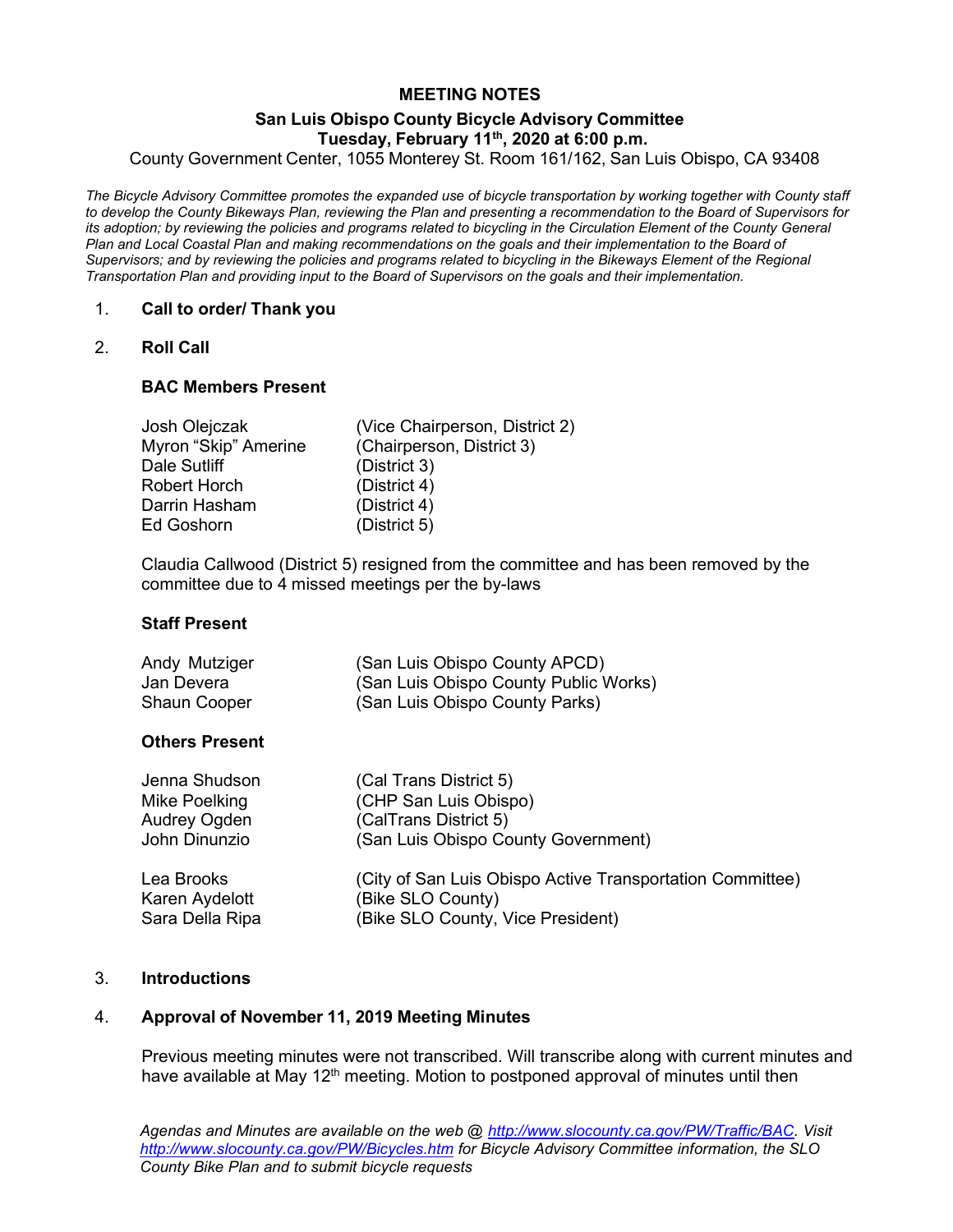### 5. Public Comment (Limit to 4 minutes; any Q&A from BAC)

Josh's Constituent in District 2 – Ramona Avenue in Sweet Springs Nature Preserve needs more "No Parking" signage. People are parking within the bike lane.

#### 6. Committee/Staff Reports (5 min. max., agendize longer items)

- I. County Public Works
- II. CHP SLO CHP area responsible from 101/58 down to Santa Barbara County and all unincorporated areas in between. Bicycle related collisions in the last 6 months (July 1<sup>st</sup> until now) have had 11 bicycle collisions. (Ranging from property damage to minor injuries). No fatalities, only injuries. Mixed bag of reports – felony DUI, hit and run. Statewide, there is about 1,129 bicycle collisions statewide.

Dave Abrecht – Retired police captain from Garden Grove – Dave reviews videos of bicycle cam footage. Submit to him to review for violations. (Or send to Mike Poelking directly). Warning letters are sent out to vehicles who's license plates are visible. Without an independent witness, dash cams have been phenomenal tools of the trade. CHP supports use of dash cams. Skip recommends reviewing front and rear cameras to make sure you capture license plate footage.

CVC 26708a – Driver / passenger window tinting is still a law. CHP write a lot of fix-it tickets to remove tint. Sometimes trade speeding ticket in lieu of tinted window tickets.

- III. Caltrans No Updates
- IV. Air Pollution Control District

With regards to connectivity, there are two locations of interest: Froom Ranch disconnectivity has been addressed and more connectivity has been recommended; and the Chandler Ranch is also pushing for more connectivity. The Cal Poly Master Plan has recommended several mitigation measures to reduce greenhouse gases (i.e. working with SLOCOG rideshare group). Ventura, Santa Barbara, and SLO County have a partnership with Monterey Bay to obtain a \$6,000,000 grant to install electric charging stations. State goal is to provide 5 million EV's onto road by 2020. Waiting to secure the infrastructure to support the installation of the stations.

V. County Parks

Bob Jones Trail is 30% completed in design between Octagon Barn and Ontario crossing and additional ATP funding has been applied for. County Parks is working on getting input from consultants in order to polish mapping and to improve the application. Currently a hydraulic study for San Luis Creek bridge crossings is underway.

For the Morro Bay to Cayucos Connector project, the Board authorized Toro Creek property acquisition, however the Coastal Development permit was held up due to landowner consent from Chevron. On the other hand, the construction documents are 100% ready and the ATP funding is to be resubmitted this year.

The Templeton Atascadero Connector was re-scoped to go parallel to railroad tracks (Instead of under). Two funding sources include: \$250,000 funding from SLOCOG, and \$100,000 of funding from the Parks and Recreation Department. Facility Fees funding are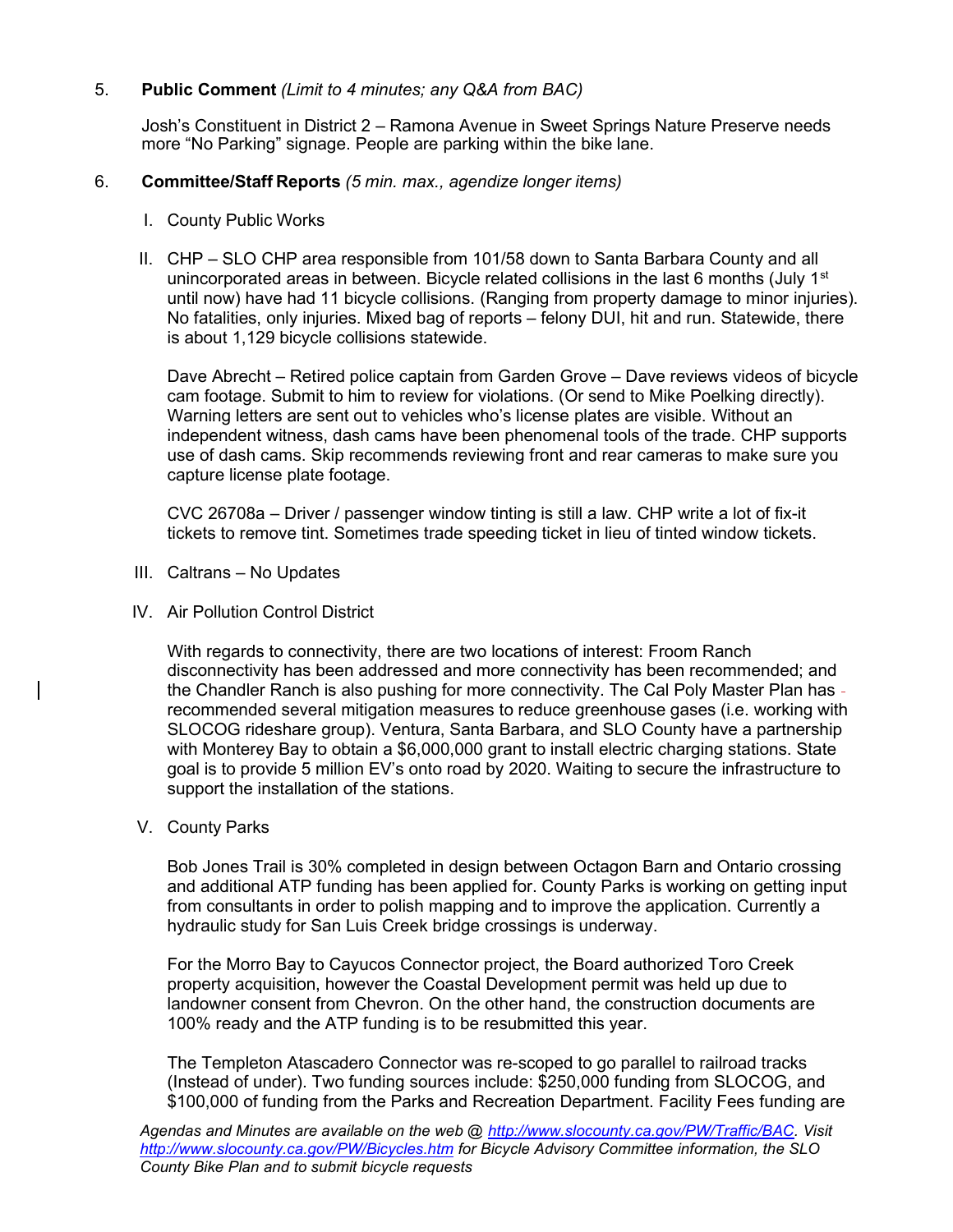to supplement SLOCOG funding and complete construction funding has been established by previous ATP Grant.

## VI. SLOCOG

Cycle 5 ATP program guidelines will be finished in April and June is when applications are due (i.e. For County Parks). The Highway Streets and Roads projects, SRTS priorities will be coordinated with PW. SLOCOG is no longer providing direct match money for applications for new projects (as done in previous years) because the last funding program has forced an end to this policy. SLOCOG will still provide grant funding application assistance but just won't be able to provide match to funds that are presented to table. SLOCOG can't "Park the money" without knowing what the project is for.

Cambria CSD / Caltrans project manager having a hiccup due to already installed sewer pipe and Caltrans needs access to install pedestrian bridge. Cambria would need to re-do all environmental applications in order to remove sewer pipe for Caltrans and then reinstall. Timing is critical due to deadline later this year.

For the SRTS Cycle 3 Guidelines, \$800,000 Regional and State Highway Funds will be available for competitive application with local jurisdictions as well as the County. El Morro sidewalk in Los Osos \$100,000 funding came from SRTS regional funds. New funding cap limit of \$400,000 for new projects has been established. SLOCOG would like to see a mix of projects come through the applications. Providing 100% designed projects allow for better chances in gaining funding. Contact Mike Britton in Public Works concerning this. In HSIP, Michelle Matson was successful at getting funding for Los Berros Rd shoulder widening.

Seeking out volunteers for "Bike Belongs" event for help getting data out of open street maps data and upload into BNA. Bicycle Network Analysis is a geospatial analysis that could utilize volunteers from Cal Poly, Cuesta, and locals.

The 2013 bicycle use survey study started in 2009. It generated funding for mailer distributed with APCD. Based on random surveys sent out to 2000 people in SLO City / County in order to sample people's cycling preferences, and to find out what prevents people from cycling. SLOCOG is interested in re-conducting the study to see if the BAC committee can review previous study and provide a list of recommended changes to study (Denunzio to provide link). SLOCOG would like survey responses back before ATP grant application deadlines (preferred) because they need to consider at least 4 weeks lead time to distribute surveys to public and for people to respond.

Way finding along the Pacific Coast Highway and US Route 95 has signs that are currently being installed. Audrey Ogden and John Denunzio had a meeting with Caltrans discussing that if SLOCOG pays for signs, then Caltrans has agreed to maintain signs in perpetuity. A gap analysis along the state highway system is being vetted by Caltrans (Not currently available to public) but it will be distributed once Caltrans has vetted it.

- VII. County Planning No staff available
- VIII. BAC Chairperson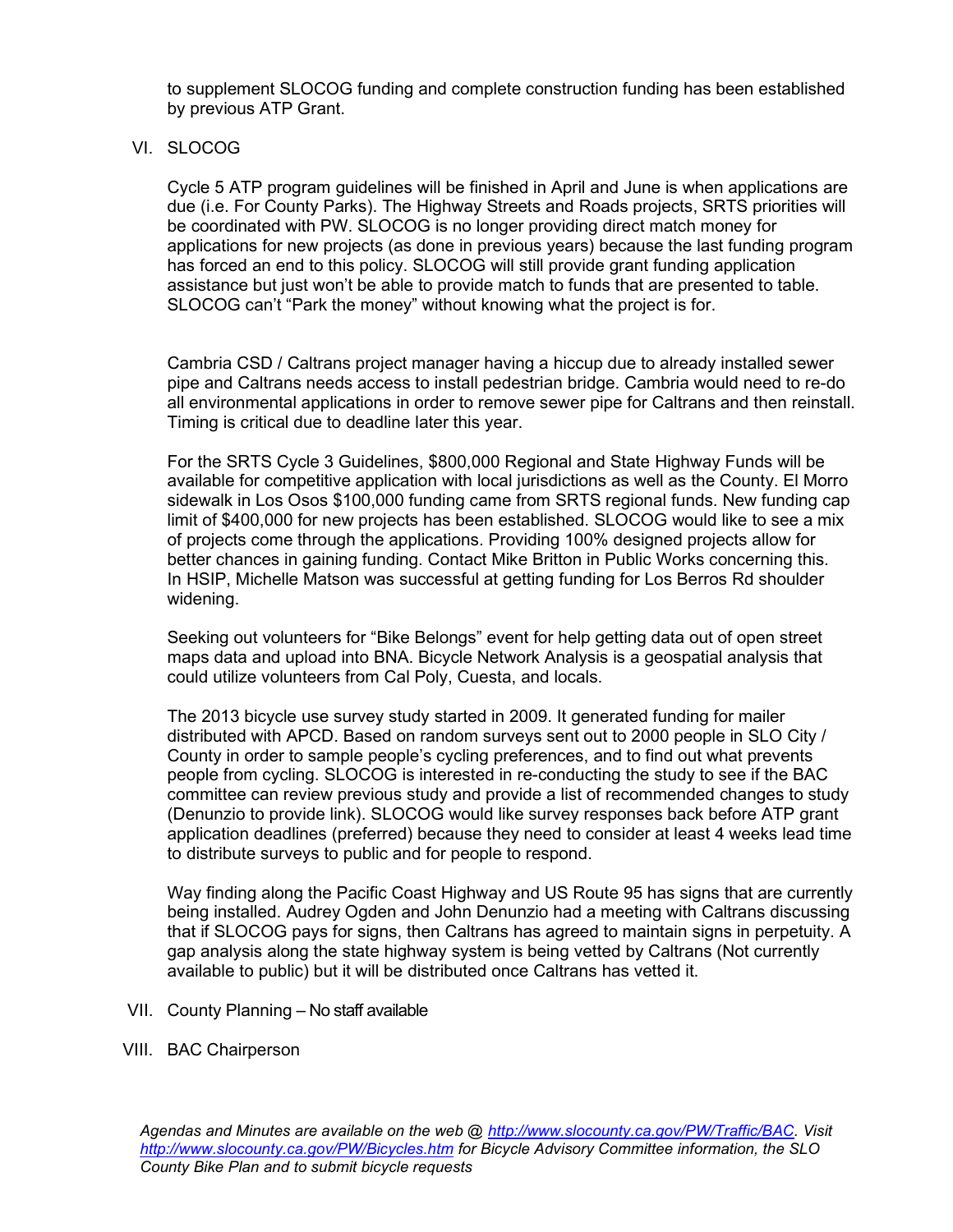## 7. Presentations (10-20min max)

 Avila Beach Drive & HWY 101 Interchange (Genaro Diaz). Due to insufficient staff availability, motion to move presentation to May 2020 meeting.

## 8. BAC Business & Discussion

A. Caltrans Rumble Strips at Edge Lines along SR-1,41, and 227 (Audrey Ogden) Rumble strips for decreasing roadway departure collisions were installed ONLY in areas that had at least 5 feet of width available for rumble strips to be installed Use of "mumble strips" is also being considered – These are quieter version of rumble strips used near residential areas. Application of these strips are contingent upon public input.

ATP – Network Gap analysis - Currently being conducted in-house. Once vetted through regional planners, anticipate public will be able to see final results, approximately a month from today. July goal to finish program. Website is called Tierra Plan – SLOCOG will review data and approve / reject locations based on need. Complete Streets (SB127) where State routes go through communities is emphasized in ATP analysis. By default, this plan works in concert with Complete Streets goal.

- B. US 95 Route through SLO County and City was adopted by the Board on October 22<sup>nd</sup>, 2019. It is inclusive of area between Morro Bay and South of Five Cities. The resolution gives bikers choice of SB boulevard and then choice of Turry or Foothill. The route goes into town on Foothill, then connects with inner city route, and then heads south towards Five Cities. Michelle Matson is consultant working on specifying where Way-Finding signs are being installed. SLOCOG has a tool where public can provide recommendation where additional wayfinding signs could be placed elsewhere in the county (Denunzio to provide link to website). The Pacific Coast Bike Route along Highway 1 will remain as an alternate route while the US Route 95 (in the works since 2008) will be additional route through City. These designated routes are approved, but bicyclists could always consider taking their own routes at their own prevue.
- C. APCD ARB Grant Information for Bicycle Related Projects (Andy Mutziger) Projects that APCD fund are specific to replacing buses, reducing emissions from engines, charging stations. However, guidelines currently do not fund ATP funding. In other words, there are no grant funds available to assist with reduction of "track out." SLO County Air District no longer has funds available to help with this type of issue. Emissions from "track out" or materials pulverized from agricultural activities have not generated enough volume to be considered Air Quality issues. Specifically, a track out is when particulate pollution of materials ends up on roadways from agricultural areas. A potential measure for future could be to enforce growers to monitor their "track out" debris onto bicycle lanes. APCD recommends bringing Farm Growers Bureau into a meeting with cycling community to establish a "good neighbor" policy. It has been noticed that "track Out" reduction devices are being used at the San Luis Ranch construction area. It could be proposed to enforce this same technology (with additional paving) on the agriculture properties with an incentive to "fund" some paving on the private property.

Constituents are complaining about the excess street cleaning in Los Osos. They feel that the extra street sweeping is a waste of their tax-payer dollars.